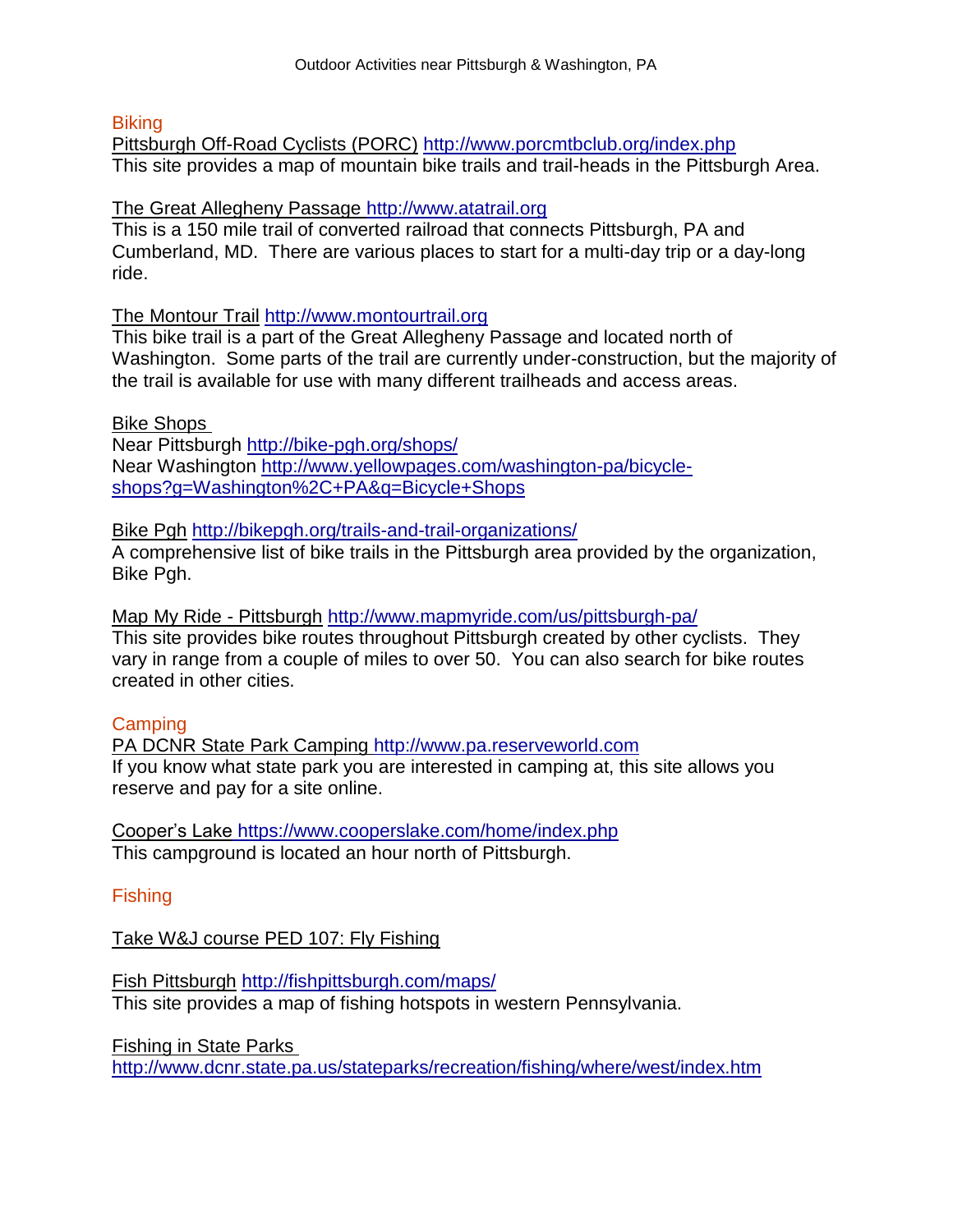## Fishing in Erie [http://www.fisherie.com](http://www.fisherie.com/)

PA Fishing License http://fishandboat.com/fishpub/summary/licenses.html

# Park Information

PA State Parks <http://www.dcnr.state.pa.us/stateparks/index.aspx> This site allows you to find PA state parks and provides detailed information on all available activities found there including: fishing, hiking, camping among others.

Local Parks in Washington County [http://www.co.washington.pa.us/index.aspx?nid=164](http://livepage.apple.com/) This site provides information on and driving directions to the 3 county parks: Mingo Creek, Cross Creek, and Ten Mile.

## **Hiking**

#### All Trails [http://alltrails.com](http://alltrails.com/)

"AllTrails is focused broadly on outdoor recreation and provides information on 22 different activities including hiking, mountain biking, skiing, and snowboarding. We help people rediscover the outdoors by providing them with innovative products powered by one of the most comprehensive databases of outdoor recreation information".

This is a great website with a database of about 50,000 trails nation-wide and allows you to search by trail, park, or city. Searching by city provides you with a list and map of various parks and trails in the surrounding area. You can also filter your search by driving distance, trail length or duration, difficulty, as well as special features or activities found on the trail (birding, cycling, camping, fishing, etc.). An All Trails mobile app is also available for free in the iTunes App Store.

#### Explore PA Trails <http://www.explorepatrails.com/index.aspx>

This site provides detailed information on only trails in PA. You are able to browse a trail map or search by trail or county. Searches may be limited by various activities found on the trails. Directions to trail heads are easily available from this site

#### **Hunting**

Kayaking & Canoeing Kayak Pittsburgh [http://www.kayakpittsburgh.org](http://www.kayakpittsburgh.org/)

"Paddle around the Point at Point State Park, venture up the Allegheny River towards Washington's Landing or head for the Ohio or Monongahela Rivers, you set your own course for adventure!"

The closest of three locations is the North Shore under the 6th Street Bridge. They rent kayaks and bikes by the hour.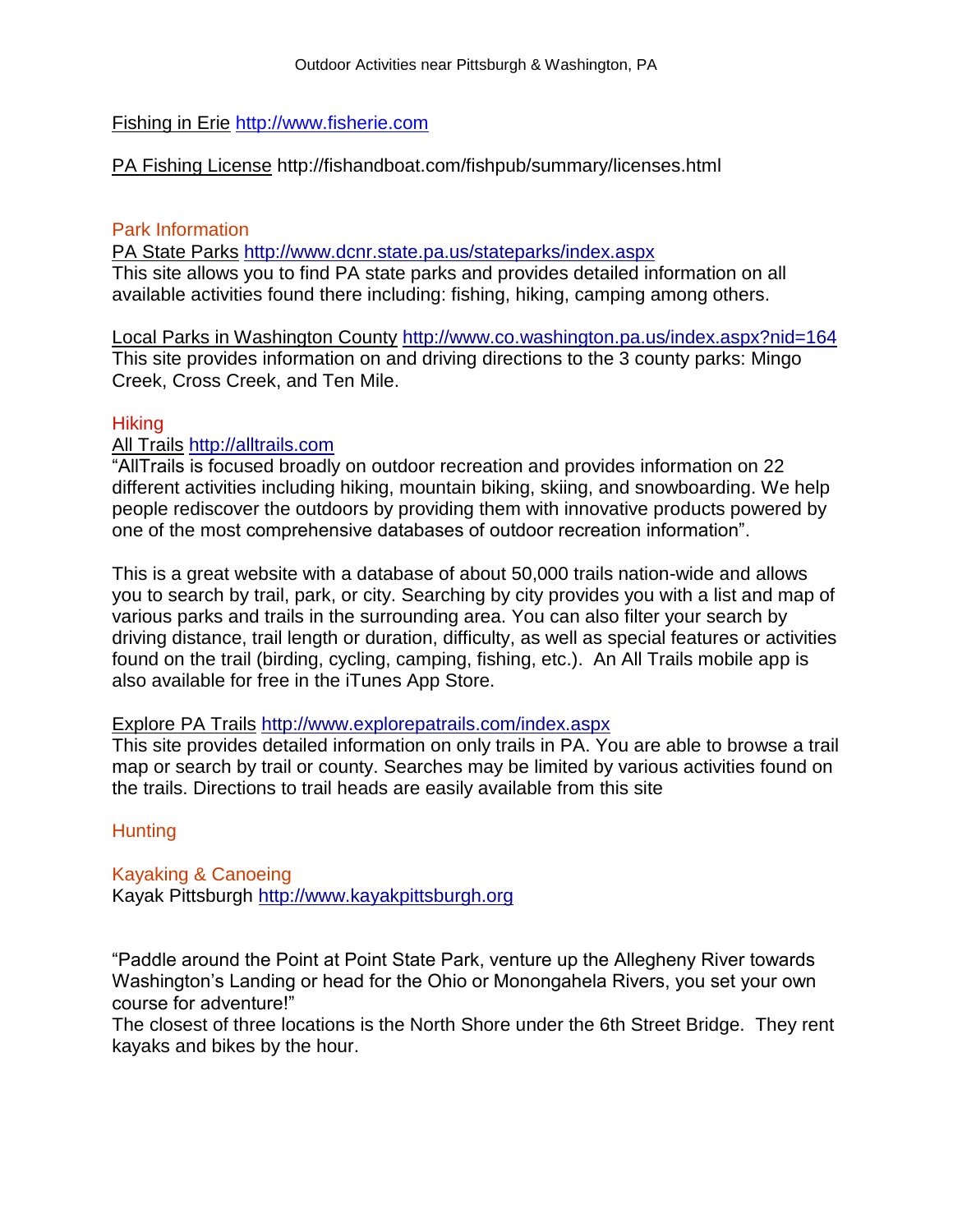Hazelbaker's Bottom Yough Outfitters Inc., Linden Hall, PA [http://www.hazelbakerscanoes.com](http://www.hazelbakerscanoes.com/)

This company is located east of Washington off of Interstate 70. They offer kayak and canoe rentals for daily trips. Reservations are recommended.

# Nature Centers and Zoos

Beechwood Farms Nature Reserve <http://www.aswp.org/locations/beechwood/> This is the headquarters for the Audubon Society of Western PA. The property has 5 miles of short nature trails and a native plant center that are open to the public

The Good Zoo at Oglebay Resort <http://www.oglebay-resort.com/goodzoo/> This zoo is located in Wheeling, WV and has over 50 species of rare or endangered animals.

The National Aviary [http://www.aviary.org](http://www.aviary.org/)

The Aviary is America's only zoo dedicated exclusively to birds and contains more than 500 species. It is located on the North Shore of downtown Pittsburgh

Phipps Conservatory and Botanical Gardens [http://phipps.conservatory.org](http://phipps.conservatory.org/) This historic greenhouse is located in Schenley Park in Oakland outside of downtown Pittsburgh. It's mission is to: "To inspire and educate all with the beauty and importance of plants; to advance sustainability and promote human and environmental well-being through action and research; and to celebrate its historic glasshouse."

The Pittsburgh Botanic Garden [http://www.pittsburghbotanicgarden.org](http://www.pittsburghbotanicgarden.org/) The garden is still a work-in-progress but will contain 18 different gardens on reclaimed mining land. The offer many volunteer opportunities for planting and building exhibits and also offer preview tours.

The Pittsburgh Zoo and PPG Aquarium [http://www.pittsburghzoo.org](http://livepage.apple.com/) The zoo and aquarium are open year-round and are located in Highland Park, just outside of downtown Pittsburgh.

#### The Wilds <http://thewilds.org/default.aspx>

This is the largest conservation center in North America and is located approximately two hours west in Cumberland, OH. They provide seasonal safari tours of their exotic animal pastures, horseback safaris, as well as a zip-line tour.

Pick Your Own Produce<http://www.pickyourown.org/PAwest.htm>

**Skiing** 

7 Springs <http://www.7springs.com/page/category.detail/nav/5598/Winter.html>